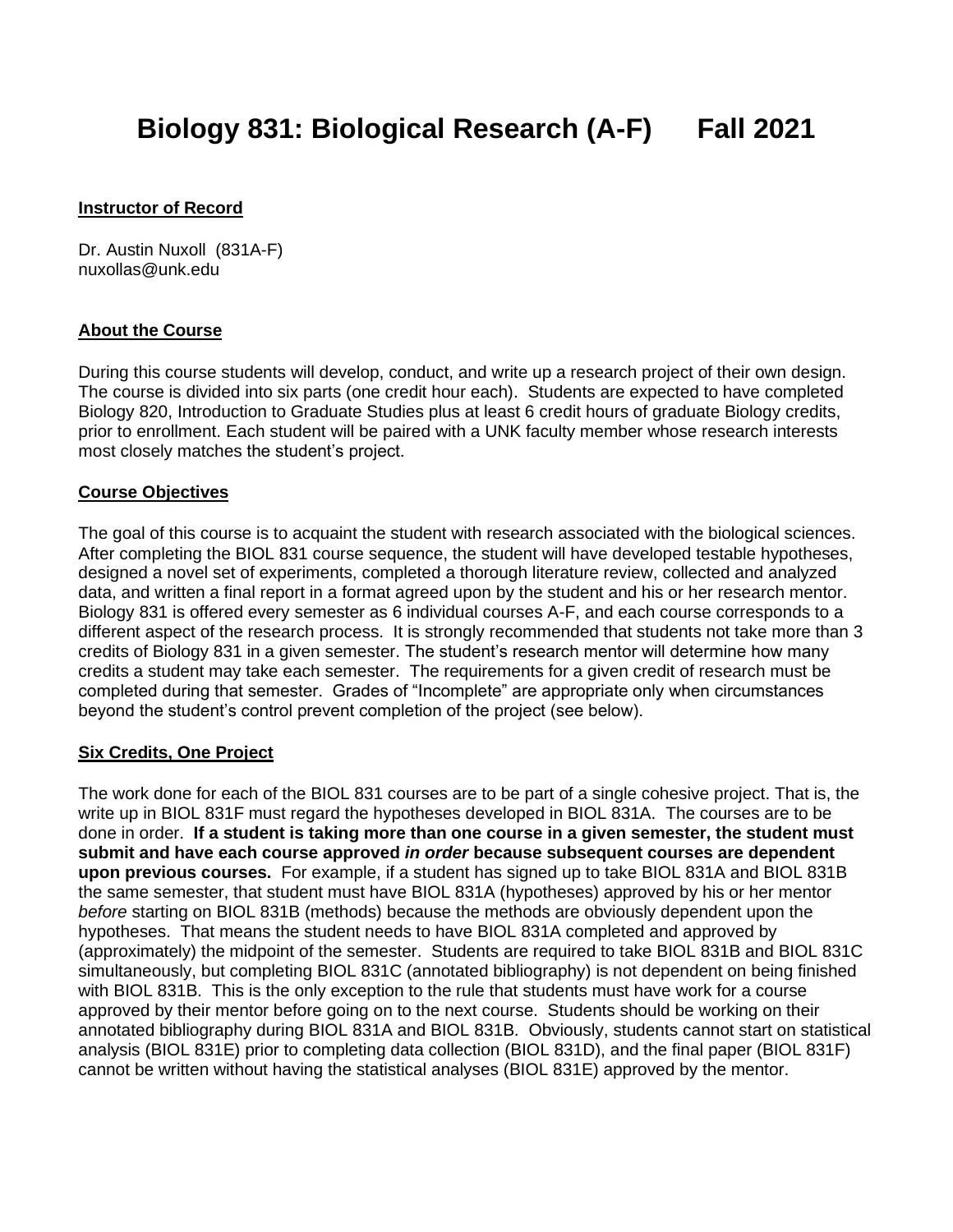## **Recommended Timeline**

Because of the difficulties often encountered in defining solid research hypotheses and uncertainties involved in data collection, the following timeline is *recommended*:

Semester 1: BIOL 831A

Semester 2: BIOL 831B and BIOL 831C (must take simultaneously)

Semester 3: BIOL 831D (enroll in this credit the term you will finish data collection)

Semester 4: BIOL 831E and BIOL 831F

## **Summary of Each Credit**

By the end of:

- **BIOL 831A**: Students will identify a project to investigate, have the project approved by the most appropriate faculty member (hereafter referred to as the student's "research mentor"), develop testable hypotheses (null and alternative hypotheses), and write a referenced justification for the research. There is no set length or number of references required but the document must be thorough and referenced as necessary. References should be from primary, peer-reviewed sources.
- **BIOL 831B:** Students will develop detailed methodology to investigate their chosen hypotheses. Methods should be referenced as necessary. Students should work with their research mentor to identify the source of all materials necessary to complete the project. If possible, students should conduct preliminary trials to identify potential problems. The university offers a grant through Research Services Council (RSC) funding to support student projects. Students are not required to submit the grant, but students who want to request university support must complete the grant as part of the BIOL 831B/C courses. Information about the RSC grant will be posted on this course site. If required, students will begin the IRB (human subjects) or IACUC (animal subjects) approval process. Statistical analyses of data should also be outlined in this submission. *Students are required to be simultaneously enrolled in BIOL 831C.*
- **BIOL 831C:** Students will conduct a complete literature review (annotated bibliography) of their topic and obtain a minimum of 50 peer-reviewed references related to their research topic. Students may need to obtain resources through interlibrary loan and will arrange them in a style appropriate for their final paper. *Students are required to be simultaneously enrolled in BIOL 831B.*
- **BIOL 831D:** Students will conduct research as appropriate following their approved materials and methods. If IRB or IACUC approval is required, students cannot start conducting research without approval. Students will document their results using a laboratory or field notebook and photographs. Data collected during the study should be submitted in the form of spreadsheets or field notebooks as appropriate.
- **BIOL 831E:** Students will use appropriate statistics to analyze their results, construct appropriate tables and figures to visually present the results, and use text to verbally describe the results. Students will evaluate their results in the framework of their hypotheses and propose future studies.
- **BIOL 831F:** Students will submit a final report consisting of their findings and discussion of their results with respect to the literature. In most cases the research mentor will be included as the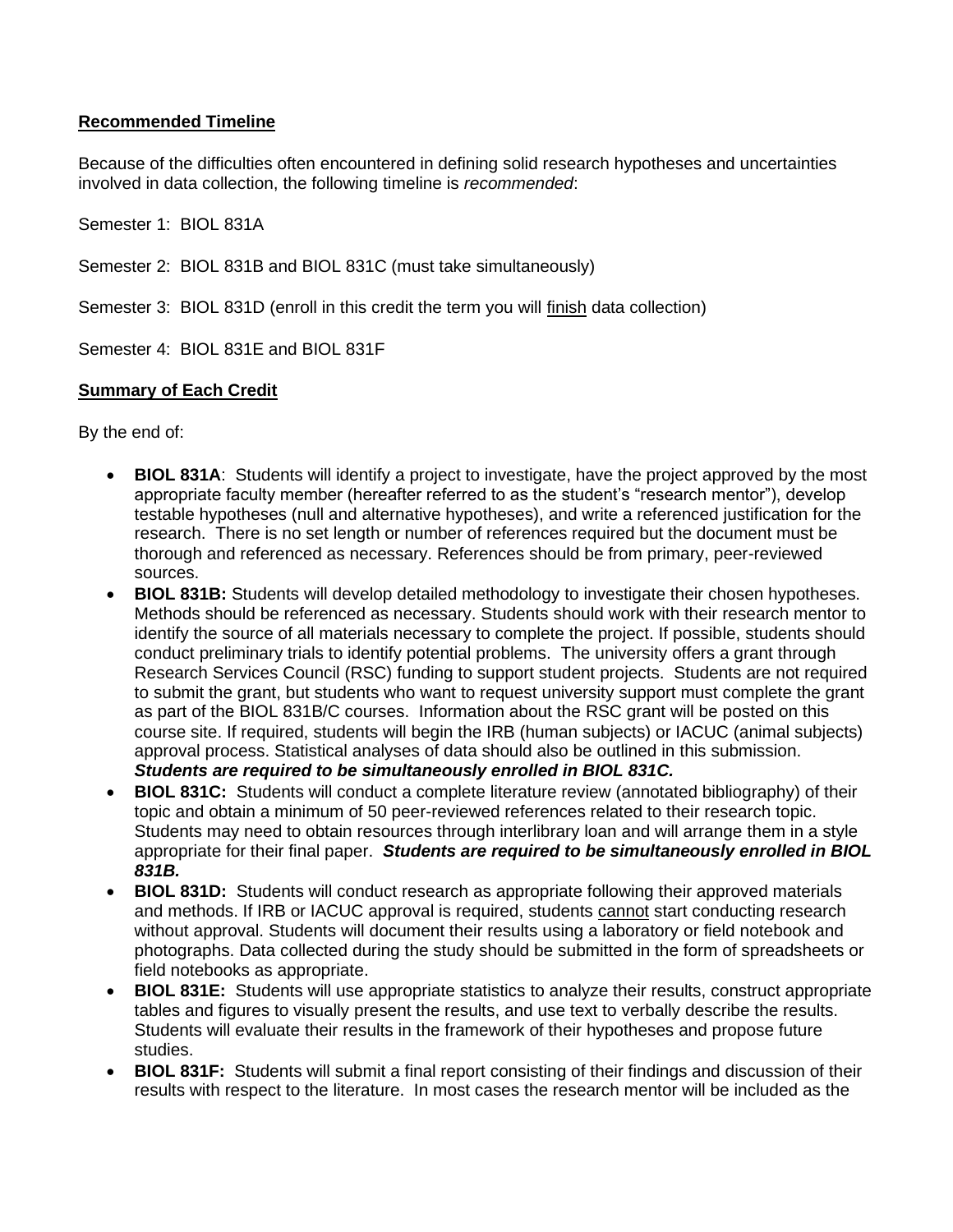second author. The write up for this credit should pertain to the same project outlined for BIOL 831A.

#### **Submissions and Deadlines**

It is highly recommended that students regularly consult with their mentors throughout the semester. While rough drafts can be submitted at any time during the term, *drafts* **must be received by Friday, November 12th .** The mentor will then review the submissions and work with the student to revise the material until the mentor deems it acceptable. Mentors are obligated to provide feedback on drafts submitted by November 12<sup>th</sup>. If a student does not submit a rough draft by November 12<sup>th</sup>, the mentor *may not* have time to provide feedback and the final grade may be based on the quality of the unrevised material. Unrevised submissions are likely to receive lower grades than those that have been revised based on mentor's comments.

When the mentor and student have agreed on a final copy of the work, the student is responsible for submitting the final copy to their faculty mentor via email AND to the instructor of record (Dr. Nuxoll) by uploading the appropriate final documents to the appropriate assignment link on Canvas. As the instructor of record, I will then contact your mentor and request your mentor to recommend a grade for your work. **It is the student's responsibility to submit the final copy by email to the mentor AND upload the final copy on Canvas, no later than 5 PM Friday, December 10th .** Documents received after this deadline will not be accepted. If your file is not named correctly, your grade will be lowered by one-third of a letter grade (example: from A to B<sup>+</sup>). If multiple documents are required (for example, BIOL 831E requires a written document and a spreadsheet), a full letter grade deduction will be made for each missing document.

It is perfectly acceptable (and encouraged) to submit materials early. For example, some students may be completely finished with the requirements for a particular credit by the mid-point of the semester. There is no reason to wait until the deadline to submit materials. If you are taking multiple credits, however, you *must* work on and submit them in order. That is, there is really no way you can effectively work on methodology (BIOL 831B), without approved hypotheses (BIOL 831A). Similarly, there is no way you can write up your final paper (BIOL 831F) without having your data analysis (BIOL 831E) approved by your mentor.

Please save and look over this syllabus before asking questions to which the answer can be found in this syllabus. If the answer to your question can be found in the syllabus, I will simply ask you to read the syllabus. For example, students commonly ask about submission deadlines, and those deadlines are clearly listed above.

#### **Incomplete Grades**

A grade of "incomplete" will be considered only if circumstances completely beyond the student's control prevent the student from finishing the required work on time. For example, the weather was simply too wet to perform a prescribed burn prior to the end of the term so the student cannot complete his or her data collection for BIOL 831D. If a grade of "incomplete" is granted, the student will be required to sign a contract and must rectify the "incomplete" grade before permission will be granted to enroll in additional BIOL 831 credits. The contract will specify the length of time the student has to rectify the incomplete grade, and this period of time can be no more than 1 year as dictated by the registrar's office. The contract must be obtained from the instructor of record.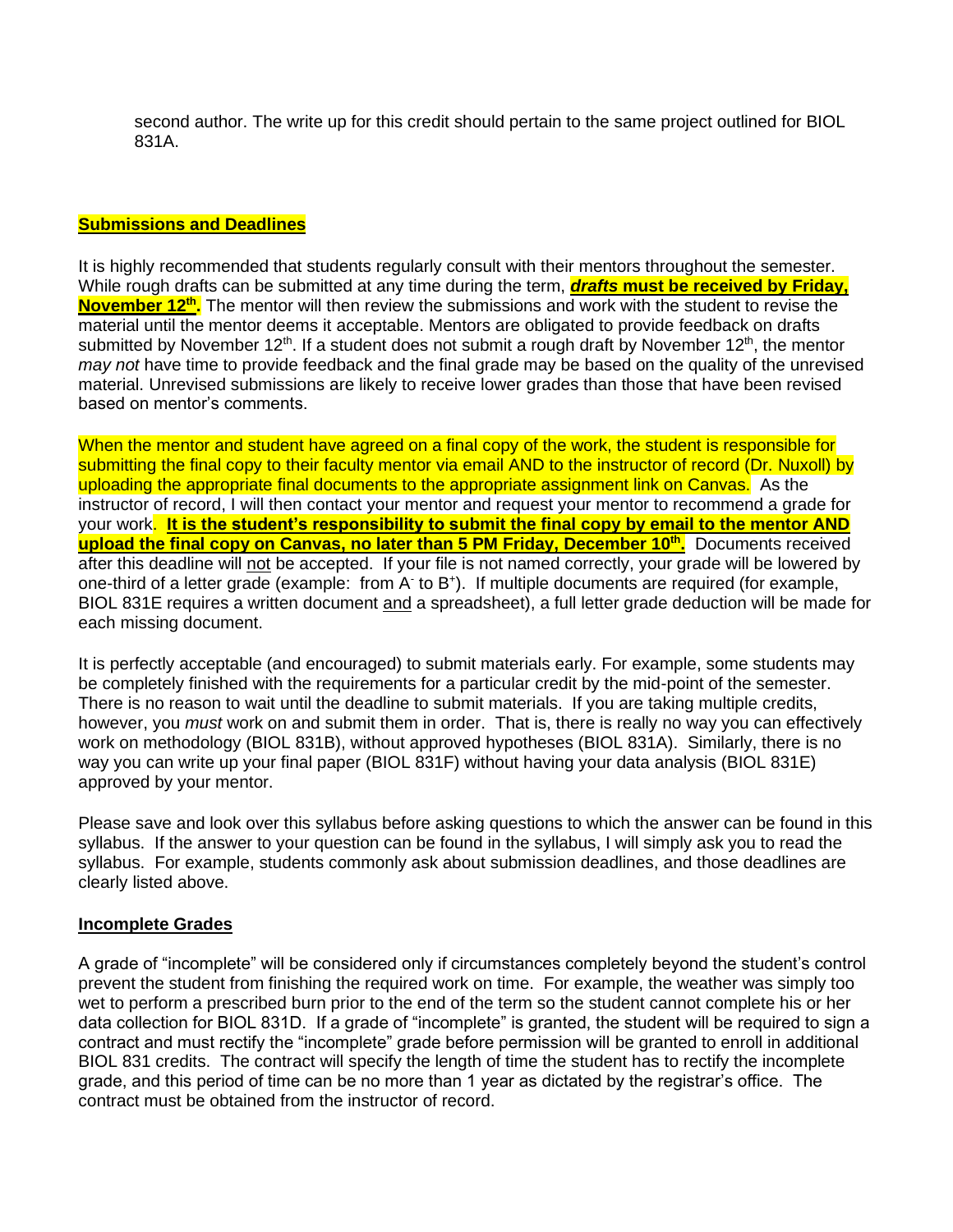#### **Students with Disabilities**

It is the policy of the University of Nebraska at Kearney to provide flexible and individualized reasonable accommodation to students with documented disabilities. To receive accommodation services for a disability, students must be registered with the UNK Disabilities Services for Students (DSS) office, 175 Memorial Student Affairs Building, 308-865-8214 or by email [unkdso@unk.edu](mailto:unkdso@unk.edu)

## **UNK Statement of Diversity & Inclusion:**

UNK stands in solidarity and unity with our students of color, our Latinx and international students, our LGBTQIA+ students and students from other marginalized groups in opposition to racism and prejudice in any form, wherever it may exist. It is the job of institutions of higher education, indeed their duty, to provide a haven for the safe and meaningful exchange of ideas and to support peaceful disagreement and discussion. In our classes, we strive to maintain a positive learning environment based upon open communication and mutual respect. UNK does not discriminate on the basis of race, color, national origin, age, religion, sex, gender, sexual orientation, disability or political affiliation. Respect for the diversity of our backgrounds and varied life experiences is essential to learning from our similarities as well as our differences. The following link provides resources and other information regarding D&I: <https://www.unk.edu/about/equity-access-diversity.php>

#### **Students Who are Pregnant**

It is the policy of the University of Nebraska at Kearney to provide flexible and individualized reasonable accommodation to students who are pregnant. To receive accommodation services due to pregnancy, students must contact Cindy Ference in Student Health, 308-865-8219. The following link provides information for students and faculty regarding pregnancy rights. [http://www.nwlc.org/resource/pregnant](https://urldefense.proofpoint.com/v2/url?u=http-3A__www.nwlc.org_resource_pregnant-2Dand-2Dparenting-2Dstudents-2Drights-2Dfaqs-2Dcollege-2Dand-2Dgraduate-2Dstudents&d=DwMFAg&c=Cu5g146wZdoqVuKpTNsYHeFX_rg6kWhlkLF8Eft-wwo&r=BJkIhAaMtWY7PlqIhIOyVw&m=RgBL3s2VNHfvD5ReMK2q_PhwYU8dbEt1vxs1BO4WkpQ&s=MmB91XAzaW-E7UPMXPGx9tWJQbTWJYyYzM8gLjhEzQ0&e=)[and-parenting-students-rights-faqs-college-and-graduate-students](https://urldefense.proofpoint.com/v2/url?u=http-3A__www.nwlc.org_resource_pregnant-2Dand-2Dparenting-2Dstudents-2Drights-2Dfaqs-2Dcollege-2Dand-2Dgraduate-2Dstudents&d=DwMFAg&c=Cu5g146wZdoqVuKpTNsYHeFX_rg6kWhlkLF8Eft-wwo&r=BJkIhAaMtWY7PlqIhIOyVw&m=RgBL3s2VNHfvD5ReMK2q_PhwYU8dbEt1vxs1BO4WkpQ&s=MmB91XAzaW-E7UPMXPGx9tWJQbTWJYyYzM8gLjhEzQ0&e=)

## **Reporting Student Sexual Harassment, Sexual Violence or Sexual Assault**

Reporting allegations of rape, domestic violence, dating violence, sexual assault, sexual harassment, and stalking enables the University to promptly provide support to the impacted student(s), and to take appropriate action to prevent a recurrence of such sexual misconduct and protect the campus community. Confidentiality will be respected to the greatest degree possible. Any student who believes she or he may be the victim of sexual misconduct is encouraged to report to one or more of the following resources:

#### **Local Domestic Violence, Sexual Assault Advocacy Agency** 308-237-2599

**Campus Police (or Security)** 308-865-8911

**Title IX Coordinator** 308-865-8655

Retaliation against the student making the report, whether by students or University employees, will not be tolerated.

## **Veterans Services**

UNK works diligently to support UNK's military community by providing military and veteran students and families with resources and services to help them succeed. Veterans Services assists with the GI Bill process and acts as a liaison between the student and the Veterans Administration. If you need assistance or would like more information, please contact Lori Weed Skarka at 308-865-8520 or [unkveterans@unk.edu.](mailto:unkveterans@unk.edu)